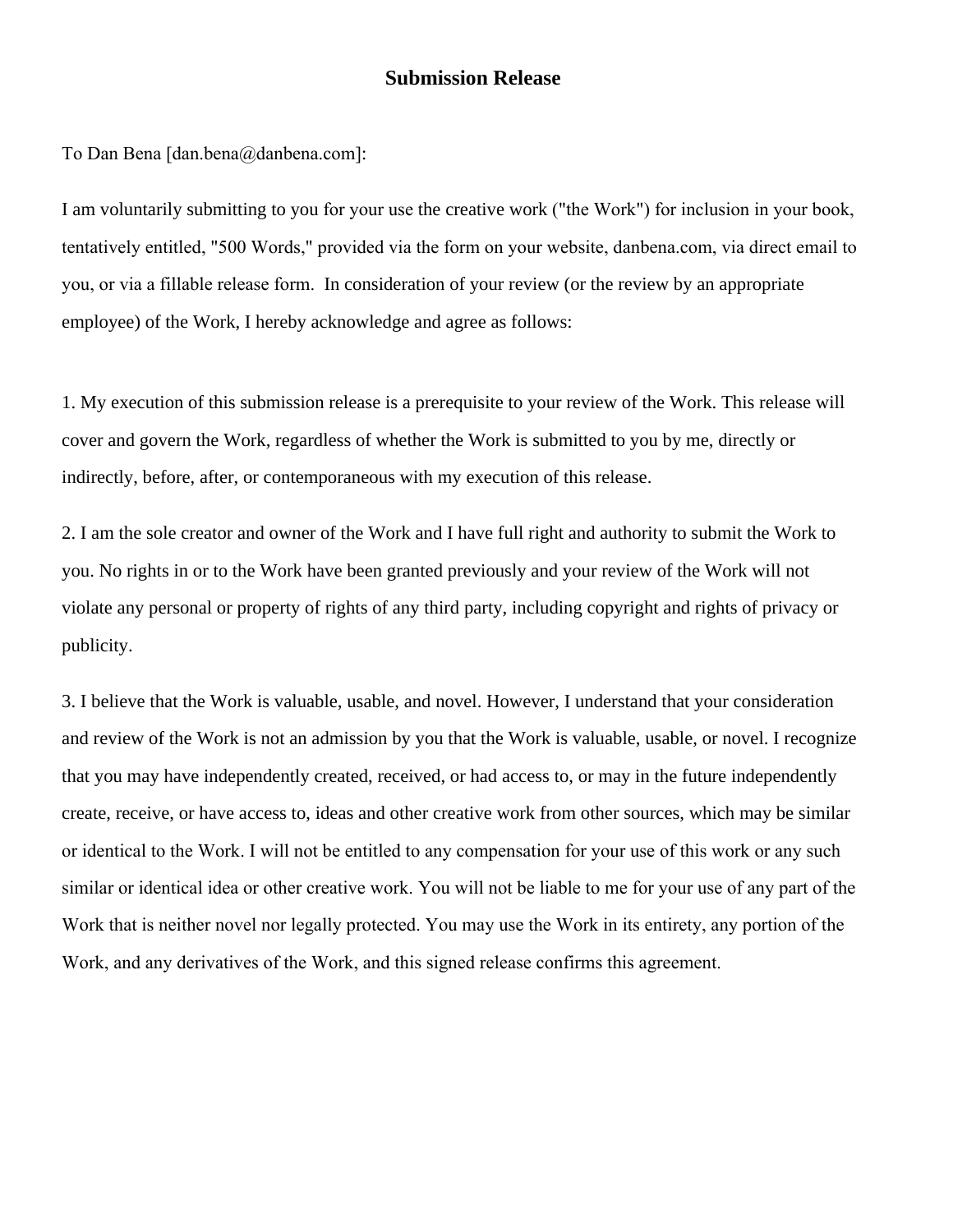4. This signed release also serves as a contract between us with respect to the Work. Your consideration of the Work and any discussion we have about the Work does not obligate you to use the Work or to negotiate with or enter into any agreement with me regarding the Work. I will retain all rights to submit the Work or similar material to persons other than you. If you decide to use the Work in any form, this release confirms that I acknowledge that there will be no financial compensation to me of any kind. In return for my agreement for you to use the Work, you have offered to include up to three lines of recognition, which I will provide (nothing vulgar, illegal, obscene, racist, or inflammatory), at the bottom of the published page in a compilation of this and other content from other authors. This compilation is tentatively entitled, "500 Words" as of the date of this agreement.

5. I will indemnify you against all claims, actions, damages, losses, liabilities, and expenses, including reasonable outside attorneys' fees, arising out of any breach or alleged breach of any representation made by me in this release.

6. I have retained a copy of the Work and this release and agree that you will have no obligation to return the submitted copy of the Work to me. I release you from any liability for loss or damage to the Work.

7. Any controversy arising out of this release will be governed by the laws of the state of New York. 8. This release, together with "the Work," constitutes the final, complete, and exclusive statement of the agreement between us with respect to the subject matter, and supersedes all other prior and contemporaneous agreements and understandings, both written and oral, between us.

9. If any provision of this release is held to be invalid, illegal, or unenforceable in any respect under any applicable law or rule in any jurisdiction, that invalidity, illegality, or unenforceability will not affect any other provision or any other jurisdiction, but this release will be reformed, construed, and enforced in such jurisdiction as if such invalid, illegal, or unenforceable provisions had never been contained in this document.

10. This release may be supplemented, amended, or modified only by our mutual agreement, which must be in writing and signed by both of us.

11. All references to "you" and "your" in this agreement will include you, your parent, subsidiaries, affiliates, employees, agents, successors, and assigns.